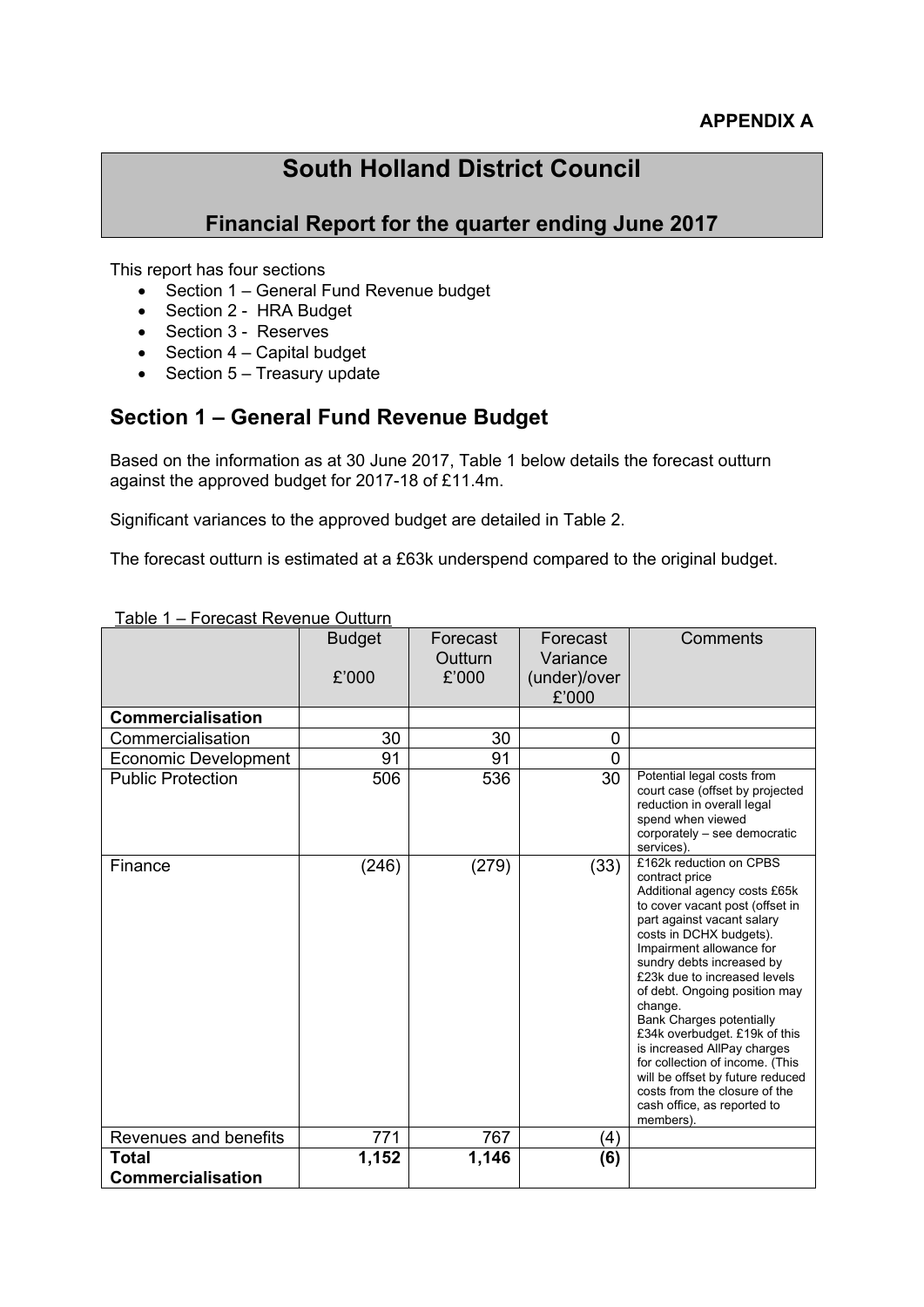|                                                                 | <b>Budget</b> | Forecast         | Forecast              | Comments                                                                                                                                                                                                                                                                                                                                                                                                                                                                                         |
|-----------------------------------------------------------------|---------------|------------------|-----------------------|--------------------------------------------------------------------------------------------------------------------------------------------------------------------------------------------------------------------------------------------------------------------------------------------------------------------------------------------------------------------------------------------------------------------------------------------------------------------------------------------------|
|                                                                 | £'000         | Outturn<br>£'000 | Variance              |                                                                                                                                                                                                                                                                                                                                                                                                                                                                                                  |
|                                                                 |               |                  | (under)/over<br>£'000 |                                                                                                                                                                                                                                                                                                                                                                                                                                                                                                  |
|                                                                 |               |                  |                       |                                                                                                                                                                                                                                                                                                                                                                                                                                                                                                  |
| <b>Place</b>                                                    |               |                  |                       |                                                                                                                                                                                                                                                                                                                                                                                                                                                                                                  |
| <b>Assets and Property</b>                                      | 236           | 225              | 9                     | Business rates £6k above<br>budget                                                                                                                                                                                                                                                                                                                                                                                                                                                               |
| <b>Building Control</b>                                         | 118           | 122              | 4                     |                                                                                                                                                                                                                                                                                                                                                                                                                                                                                                  |
| Community<br>Development                                        | 1,351         | 1,307            | (44)                  | £40k salary underspends<br>(leisure services manager post<br>held vacant to cover property<br>manager post within new<br>Delivery Unit)<br>£18k CCTV cost savings<br>(based on a revised contract<br>price with Boston BC)<br>£7k reduced business rates at<br>Peele School.<br>£17k additional electrical<br>supply works at Ayscoughfee<br><b>Gdns Pavilion and Sports</b><br>Centre - work required<br>following a health and safety<br>report.<br>£3k additional subscriptions at<br>Museum. |
| Housing                                                         | (97)          | (59)             | 38                    | Agency staff costs to cover<br>staff secondment                                                                                                                                                                                                                                                                                                                                                                                                                                                  |
| <b>Environmental Services</b>                                   | 3,013         | 3,010            | (3)                   |                                                                                                                                                                                                                                                                                                                                                                                                                                                                                                  |
| Planning                                                        | (146)         | (196)            | (50)                  | Additional Planning Income                                                                                                                                                                                                                                                                                                                                                                                                                                                                       |
| Investment properties                                           | (50)          | (44)             | 6                     | <b>Additional Business rates</b>                                                                                                                                                                                                                                                                                                                                                                                                                                                                 |
| <b>Total - Place</b>                                            | 4,424         | 4,384            | (39)                  |                                                                                                                                                                                                                                                                                                                                                                                                                                                                                                  |
| <b>Strategy and</b><br>Governance<br>Corporate Improvement      | 104           | 112              | 8                     |                                                                                                                                                                                                                                                                                                                                                                                                                                                                                                  |
| & Performance                                                   |               |                  |                       |                                                                                                                                                                                                                                                                                                                                                                                                                                                                                                  |
| Communications                                                  | 137           | 137              | $\mathbf 0$           |                                                                                                                                                                                                                                                                                                                                                                                                                                                                                                  |
| Corporate Management                                            | 446           | 464              | 18                    | Professional fees for service<br>review work                                                                                                                                                                                                                                                                                                                                                                                                                                                     |
| <b>Democratic Services</b>                                      | 1,071         | 1,053            | (17)                  | Legal budgets held centrally<br>here. Q1 small underspend.<br>£35k reduction projected to<br>bring forecast it in line with last<br>year's outturn spend (will<br>cover additional projected<br>legal costs on public<br>protection).<br>£20k - budget set too low for<br>additional postage and<br>stationery relating to IER                                                                                                                                                                   |
| <b>HR</b>                                                       | 549           | 543              | (6)                   |                                                                                                                                                                                                                                                                                                                                                                                                                                                                                                  |
| <b>IT and Customer</b><br><b>Services</b>                       | 477           | 481              | 4                     |                                                                                                                                                                                                                                                                                                                                                                                                                                                                                                  |
| <b>Total - Strategy and</b>                                     | 2,783         | 2,791            | (7)                   |                                                                                                                                                                                                                                                                                                                                                                                                                                                                                                  |
| Governance                                                      |               |                  |                       |                                                                                                                                                                                                                                                                                                                                                                                                                                                                                                  |
|                                                                 |               |                  |                       |                                                                                                                                                                                                                                                                                                                                                                                                                                                                                                  |
| <b>Statutory recharge to</b><br>the HRA for support<br>services | (374)         | (374)            | 0                     |                                                                                                                                                                                                                                                                                                                                                                                                                                                                                                  |
|                                                                 |               |                  |                       | IDB Levy confirmed at a lower                                                                                                                                                                                                                                                                                                                                                                                                                                                                    |
| Internal Drainage                                               | 3,064         | 3,051            | (13)                  | level than included in estimate                                                                                                                                                                                                                                                                                                                                                                                                                                                                  |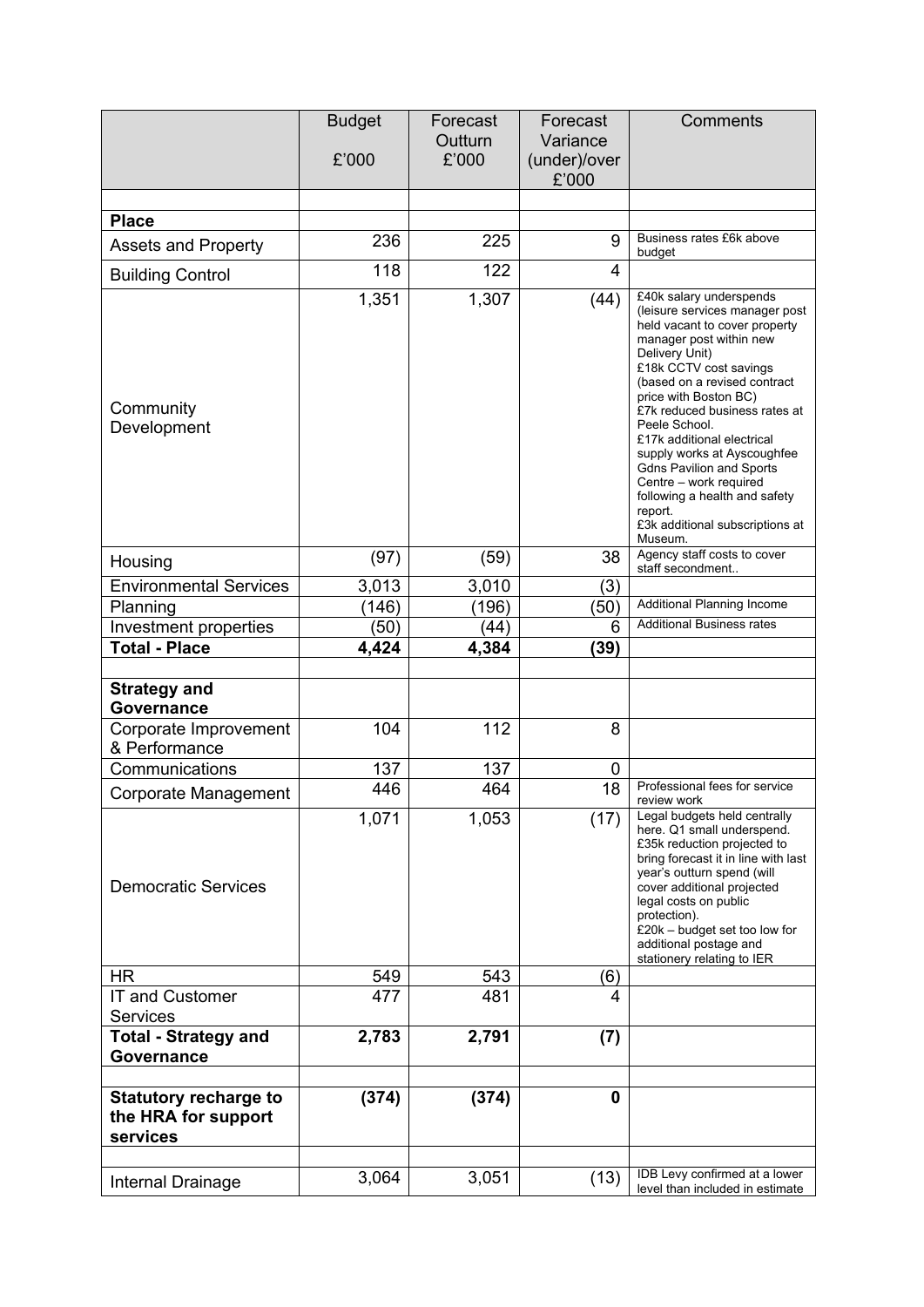|                                             | <b>Budget</b><br>£'000 | Forecast<br>Outturn<br>£'000 | Forecast<br>Variance<br>(under)/over<br>£'000 | Comments                                                                                     |
|---------------------------------------------|------------------------|------------------------------|-----------------------------------------------|----------------------------------------------------------------------------------------------|
| <b>Boards and Parish</b><br><b>Precepts</b> |                        |                              |                                               |                                                                                              |
| <b>Investment Income</b>                    | (88)                   | (100)                        | (12)                                          | Forecast based on Q1 position                                                                |
| Capital and Other<br>Adjustments            | 3,750                  | 1,400                        | (2,350)                                       | Reduced capital spend on<br>Priory Road                                                      |
| <b>Application of Capital</b><br>Grants     | 325                    | 325                          | $\mathbf 0$                                   |                                                                                              |
| Transfers to/from<br>Reserves               | (3,635)                | (1,286)                      | 2,350                                         | Reduced transfer from<br>Investment and Growth<br>Reserve to offset reduced<br>capital spend |
| <b>Total Cost of Services</b>               | 11,401                 | 11,337                       | (63)                                          |                                                                                              |
|                                             |                        |                              |                                               |                                                                                              |
| <b>Financing</b>                            |                        |                              |                                               |                                                                                              |
| <b>Government Grants</b>                    | (3, 133)               | (3,133)                      | 0                                             |                                                                                              |
| <b>Council Tax</b>                          | (5, 415)               | (5,415)                      | 0                                             |                                                                                              |
| <b>Retained Business</b>                    | (2,852)                | (2,852)                      | $\mathbf 0$                                   |                                                                                              |
| Rates                                       |                        |                              |                                               |                                                                                              |
| <b>Total Financing</b>                      | (11, 401)              | (11, 401)                    | $\bf{0}$                                      |                                                                                              |
|                                             |                        |                              |                                               |                                                                                              |
| <b>Variance</b>                             | $\bf{0}$               | (63)                         | (63)                                          | <b>Below budget forecasted</b><br>spend                                                      |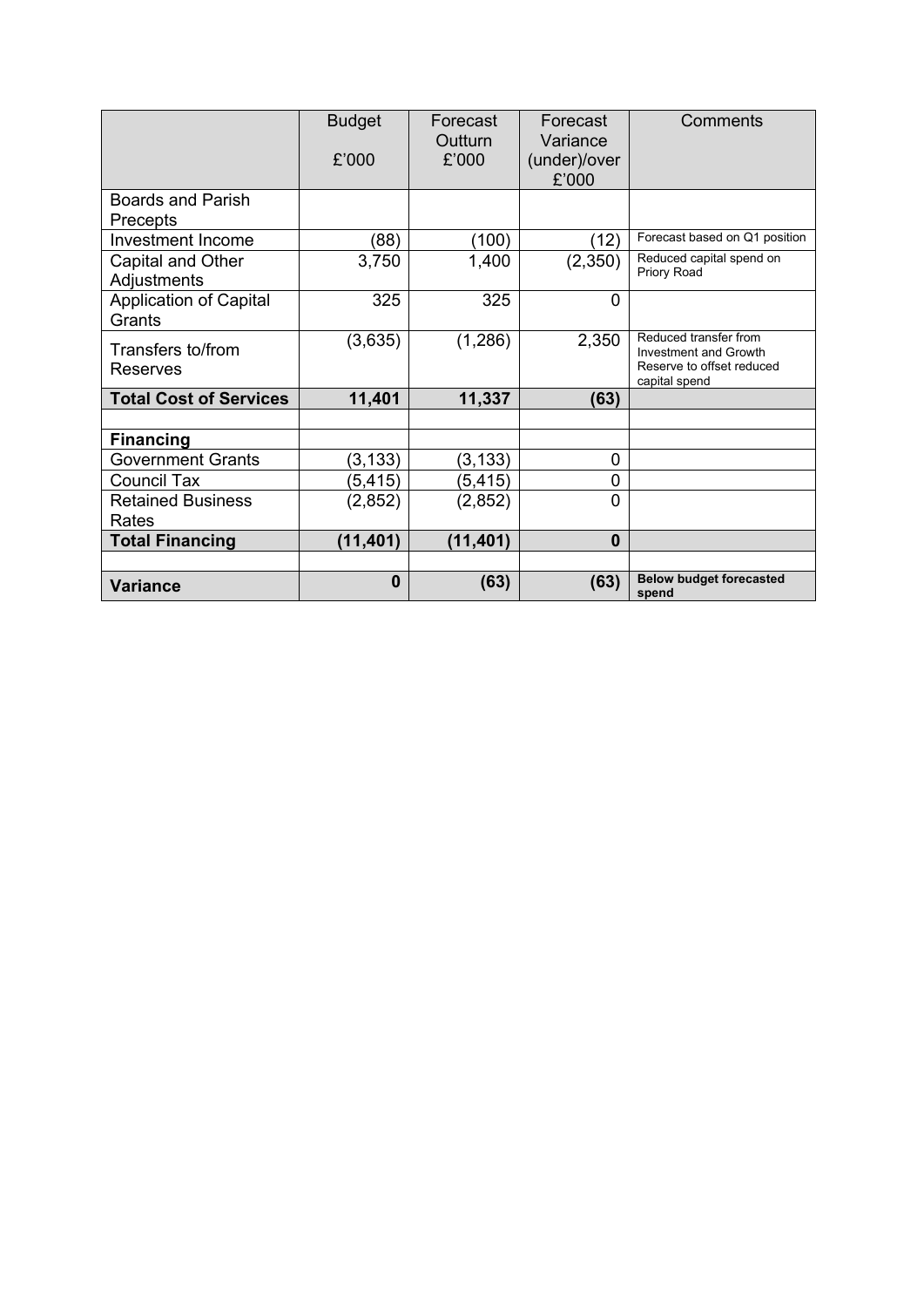### Table 2 – Variances details

| Service Area                    | Expenditure<br>(under)/over<br><b>Budget</b> | Income<br>(over)/Under<br><b>Budget</b> | <b>Total variance</b><br>(under)/over<br><b>Budget</b><br>£ | Comments                                                                                                                                                                                                                                                                                                                                                                                                                                                                                                                                                                                                                                                                                                    |
|---------------------------------|----------------------------------------------|-----------------------------------------|-------------------------------------------------------------|-------------------------------------------------------------------------------------------------------------------------------------------------------------------------------------------------------------------------------------------------------------------------------------------------------------------------------------------------------------------------------------------------------------------------------------------------------------------------------------------------------------------------------------------------------------------------------------------------------------------------------------------------------------------------------------------------------------|
| <b>Employee Costs</b>           | 74                                           |                                         | 74                                                          | Agency overspend in Finance and Housing.<br>Note - The forecast position currently assumes that<br>the salary efficiency savings target (from vacancies)<br>of £151k will be achieved but at the end of Q1 some<br>services (notably Environmental Services) are<br>currently predicting levels of additional agency to<br>cover vacancies that will not deliver the efficiency<br>saving target. This will be monitored during Q2 and<br>services reminded of the need to deliver this saving<br>where possible.<br>The salary cost savings from the Place Review are<br>still to be costed but are assumed to be in line with<br>those included within the transformation savings<br>target for the year. |
| Premises                        | 27                                           |                                         | 27                                                          | Business rates budgets reduced for 17/18 but<br>payments will be £7k higher due to the introduction of<br>the taper in payment decreases.<br>£17k additional property spend anticipated on<br>Ascoughfee and Sports Centre in response to a<br>health and safety report.                                                                                                                                                                                                                                                                                                                                                                                                                                    |
| Transport                       | (51)                                         |                                         | (51)                                                        | Forecast underspend on Fuel and Tyres - this will be<br>used to support projected overspends on waste<br>sacks and other costs in environmental services (see<br>below).                                                                                                                                                                                                                                                                                                                                                                                                                                                                                                                                    |
| Supplies and<br><b>Services</b> | 178                                          |                                         | 178                                                         | Unders and overs across a number of budget areas.<br>Main movements:<br>£40k projected additional costs on purchase of green<br>sacks (offset against transport savings above)<br>£34k increased costs of banking charges. (Increased                                                                                                                                                                                                                                                                                                                                                                                                                                                                       |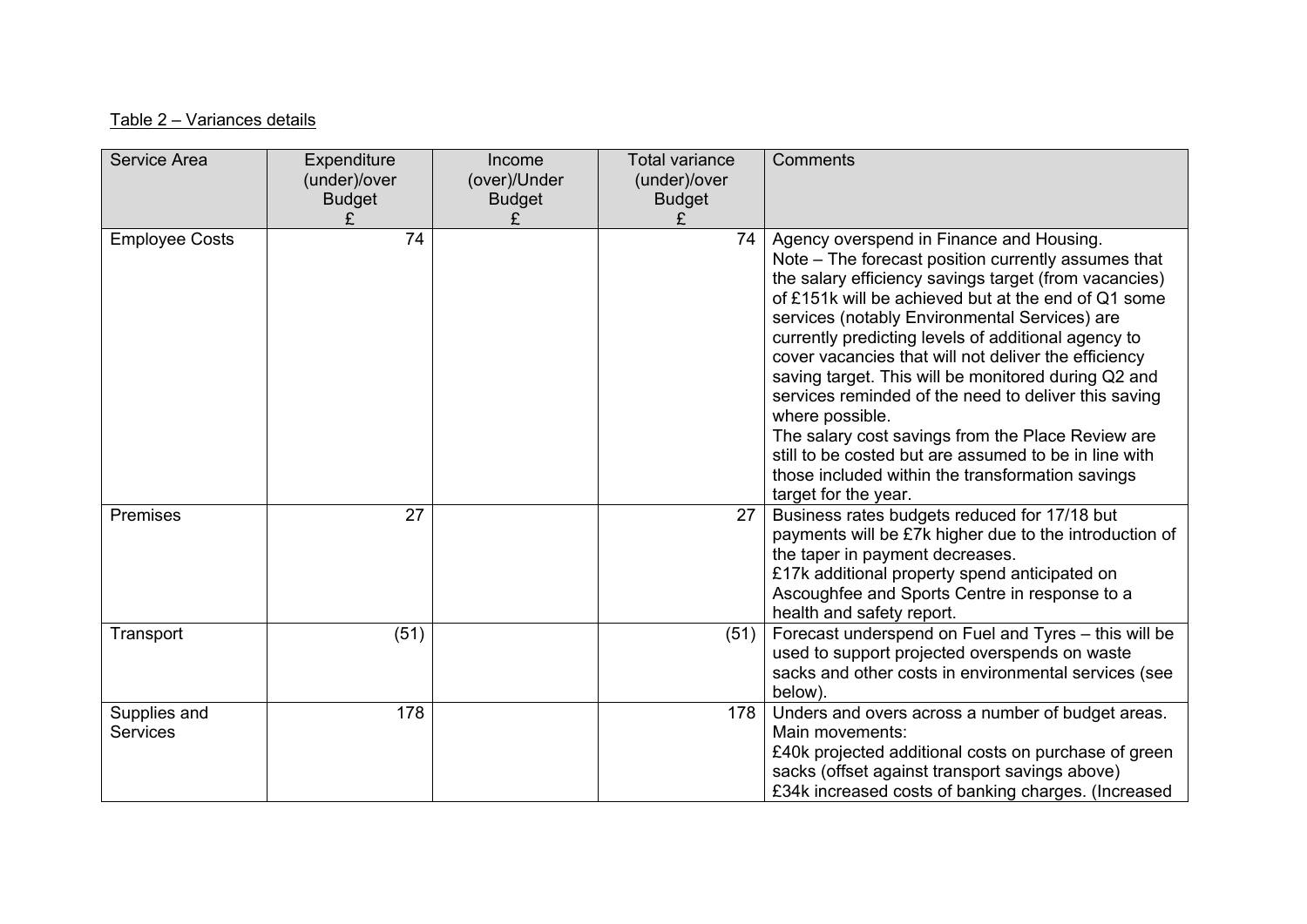| Service Area                                 | Expenditure<br>(under)/over<br><b>Budget</b> | Income<br>(over)/Under<br><b>Budget</b> | <b>Total variance</b><br>(under)/over<br><b>Budget</b> | Comments                                                                                                                                                                                                                                                                                                                                                                                                                                          |
|----------------------------------------------|----------------------------------------------|-----------------------------------------|--------------------------------------------------------|---------------------------------------------------------------------------------------------------------------------------------------------------------------------------------------------------------------------------------------------------------------------------------------------------------------------------------------------------------------------------------------------------------------------------------------------------|
|                                              |                                              | £                                       | £                                                      |                                                                                                                                                                                                                                                                                                                                                                                                                                                   |
|                                              |                                              |                                         |                                                        | AllPay costs will be offset against future savings from<br>closure of cash office).<br>£30k Legal costs in Public Protection (offset by<br>anticipated reduction in Lincs Legal spend - see line<br>below).<br>£23k Impairment Allowance increased for sundry.<br>debts – will be subject to review as year progresses.<br>£15k professional fees for service review.<br>£20k postage and stationery in IER (budget not set at<br>correct level). |
| Third party<br>payments                      | (189)                                        |                                         | (189)                                                  | £35k predicted underspend on Lincs Legal budgets.<br>£162k reduced base contract price for CPBS<br>compared to that budgeted.<br>£10K additional non contract payments to CPBS -<br>covered from government grants.                                                                                                                                                                                                                               |
| Transfer payments                            | (686)                                        |                                         | (686)                                                  | Estimated reduced spend on rent rebates and rent<br>allowances, offset by reduced grants (see below).                                                                                                                                                                                                                                                                                                                                             |
| <b>Capital Spend</b>                         | (2,350)                                      |                                         | (2,350)                                                | This is the reduction agreed in capital spend on<br>Priory Road in 2017/18 (with reduced funding from<br>reserves, budgets to be adjusted).                                                                                                                                                                                                                                                                                                       |
| Internal Drainage<br>Board levy              | (13)                                         |                                         | (13)                                                   | Confirmed levies were below that budgeted for.                                                                                                                                                                                                                                                                                                                                                                                                    |
| Grants,<br>Contributions &<br>Reimbursements |                                              | 656                                     | 656                                                    | £48k additional Government Grant for benefit related<br>activities (some to be transferred to CPBS to cover<br>additional activity costs).<br>£703k estimated reduced government benefits<br>subsidy to reflect reduced spend noted above.                                                                                                                                                                                                        |
| Fees and Charges                             |                                              | (44)                                    | (44)                                                   | £50k increased planning income, offset by other<br>small fees and charges income reductions compared<br>to estimate.                                                                                                                                                                                                                                                                                                                              |
| <b>Rents and Service</b>                     |                                              | (3)                                     | (3)                                                    | Small additional industrial rental income.                                                                                                                                                                                                                                                                                                                                                                                                        |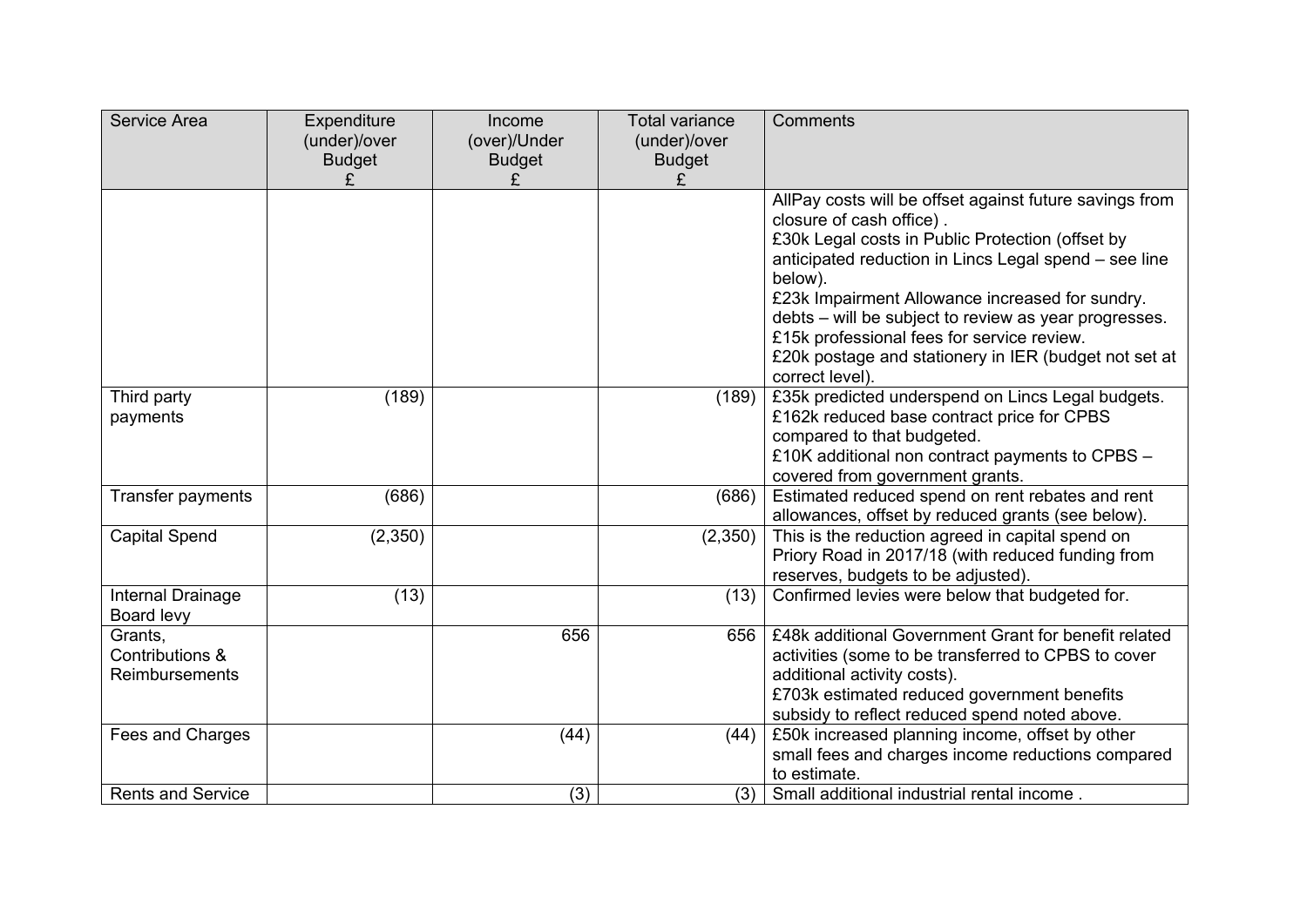| Service Area        | Expenditure<br>(under)/over<br><b>Budget</b> | Income<br>(over)/Under<br><b>Budget</b> | Total variance<br>(under)/over<br><b>Budget</b> | Comments                                       |
|---------------------|----------------------------------------------|-----------------------------------------|-------------------------------------------------|------------------------------------------------|
| Charges             |                                              |                                         |                                                 |                                                |
| Interest Income     |                                              | (12)                                    | (12)                                            | Forecast based on Q1 position                  |
| Transfers to/From   |                                              | 2,350                                   | 2,350                                           | Reduced transfers from Investment and Growth   |
| <b>Reserves</b>     |                                              |                                         |                                                 | reserve to offset reduced capital spend above. |
|                     |                                              |                                         |                                                 |                                                |
| <b>Net variance</b> |                                              |                                         | (63)                                            | Net projected spend below budget               |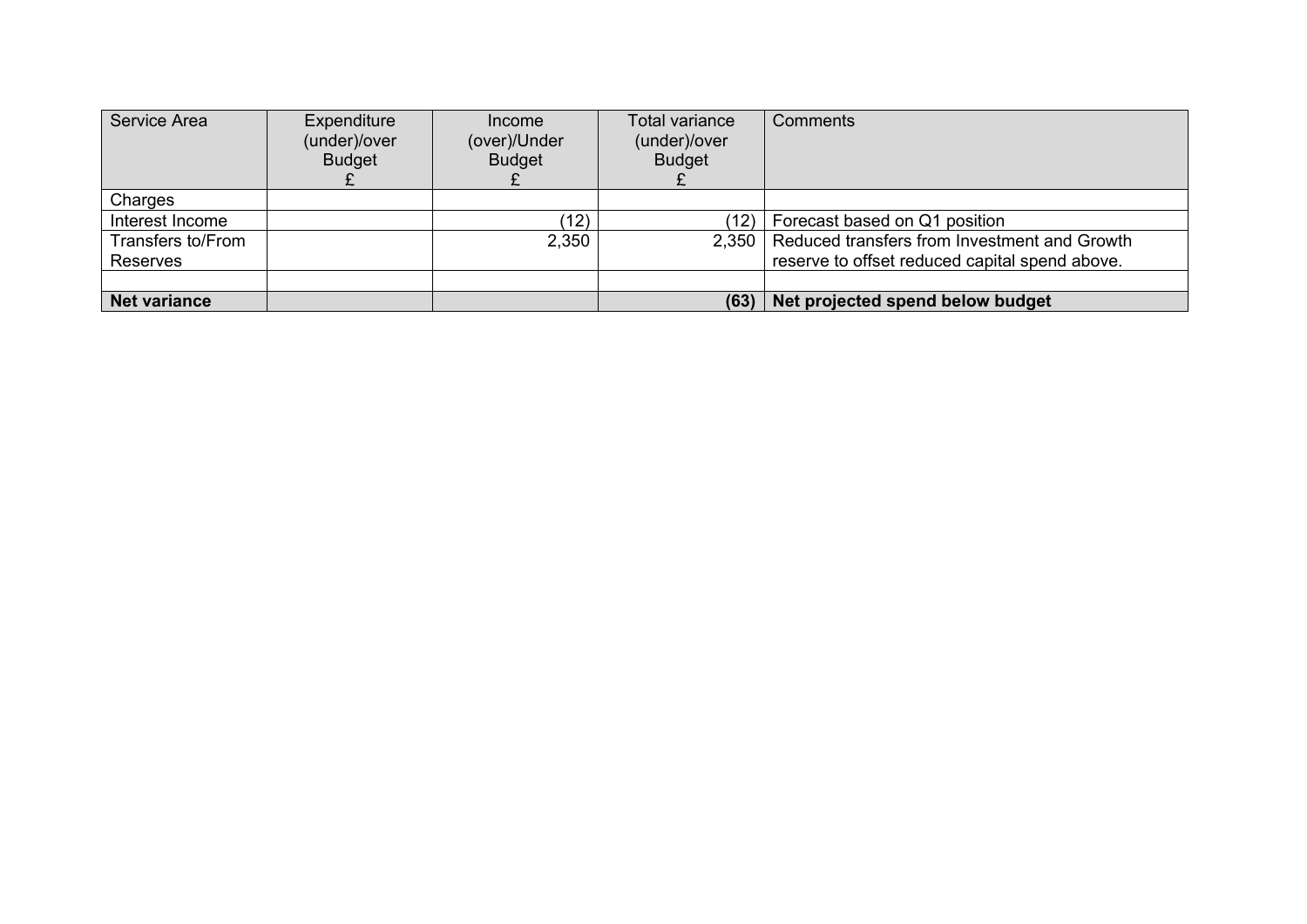#### **Revenue Budget Comments**

**Place Review** - The projected year end forecast as at the end of Quarter 1 is subject to some significant levels of uncertainty, most particularly as a result of the implementation of the Place Review with effect from the 1 September. The impact on the 2017/18 budgets has yet to be fully costed and reflected in revised estimates for both staff and non-staff budget areas.

#### **Transformation Programme**

Savings – There are various savings built into the 2017/18 estimates for the Transformation programme (£646k). At the end of Q1 the forecasted outturn position assumes that this will be fully delivered. As noted above the outcome of the Place Review will impact on this forecast.

Spend - At the end of Q1 approximately £21k had been spent on transformation related projects. The budget for spend is held centrally and funded from reserves. Projected spend is currently in line with budget but may change as projects are developed over the coming months.

**Staff Estimates** – in addition to the impact of the place review on staffing estimates the 2017/18 estimates also included a staff efficiency saving budget on the basis of achieving savings through an assumed level of staff vacancies. At the end of Q1 these savings have in some cases not been achieved and in some service areas, most notably in Environmental Services, staff vacancy savings are being used to fund additional agency staff. The position will be reviewed though Q2.

**Planning Income** – Whilst income has been buoyant in Q1 compared to the profiled budget there is some uncertainty around the levels that will be achieved in the coming months due to the implementation of the Local Development Plan and a possible downturn in major applications. A £50k above budget forecast is included here and the position will be reviewed at the end of Q2.

#### **Revenues and Benefits**

**Rebates and Rent Allowances** – the current forecast is based on the predicted mid-year position (estimated at the end of July). This shows a reduction in both payments and subsidy compared to budget. The position will become clearer by the end of Q2.

**Housing benefits overpayment recovery and court income** has risen over the last two years. A better understanding of whether this trend will continue and whether performance against the increased budgets can be sustained will be established during the year.

**Internal Drainage Board levies –** A £13k underspend is anticipated as the final confirmed levies were less than those estimated.

**Investment Income** – This is currently being forecast slightly above (£12k) the budgeted level, based on the Q1 position. There have been some reductions in longer term interest rates in the market and some adjustment to counterparty exposures, so it is assumed that based on anticipated maturities of loans and likely levels of reinvestment that the remainder of the year will be in line with budgeted returns.

**Funding** – At this stage the funding elements of the budget are assumed to be in line with budget. These are being monitored and a more informed forecast should be possible at the end of Q2. The Council has received some additional New Burdens funding from the Government in relation to benefits work. Some of this has been passed on to CPBS to refund direct additional costs that have been incurred. Future amounts will be passed on later in the year based on evidence of spend.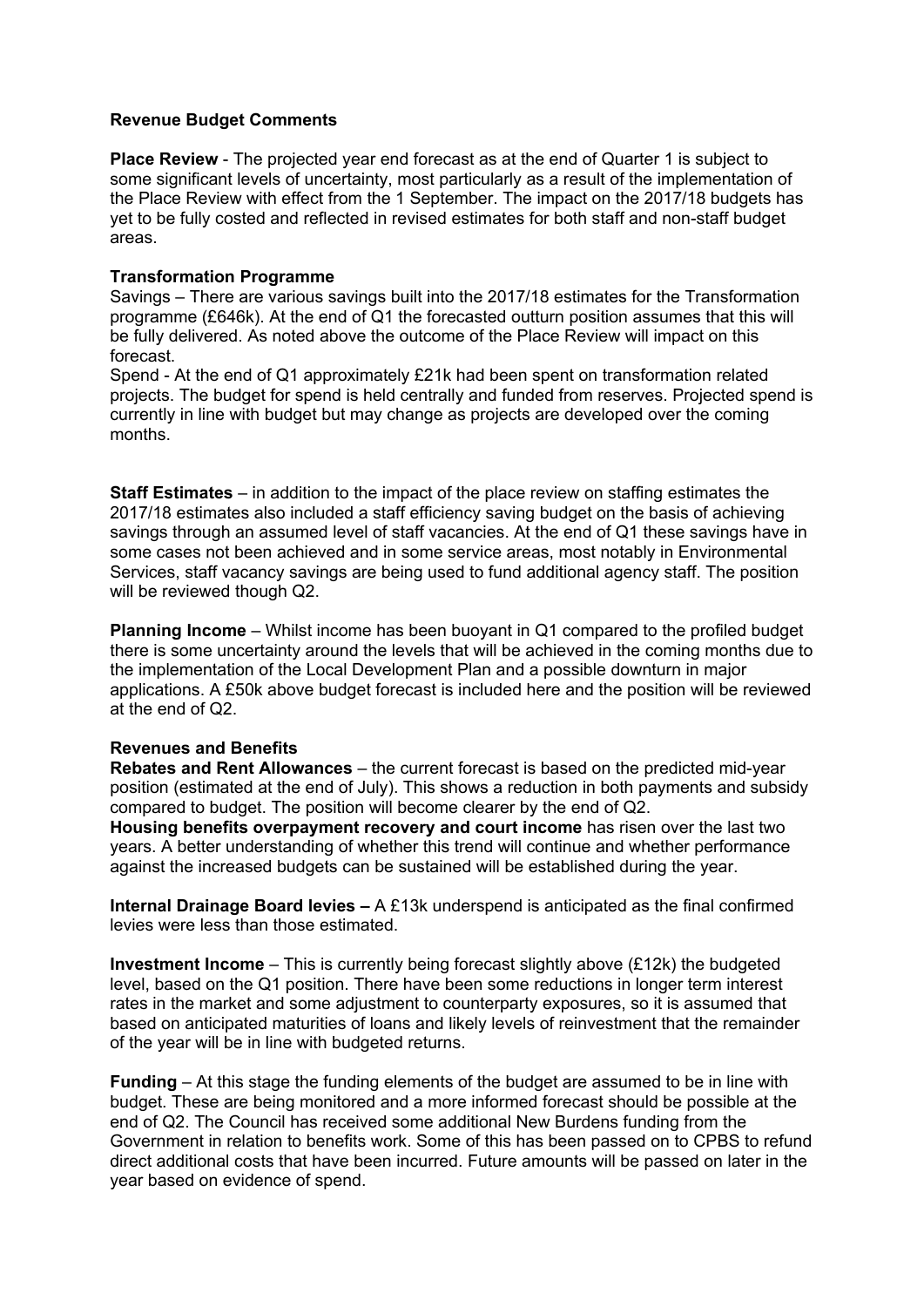### **Collection Funds**

### **Council Tax**

The Council Tax Collection Fund has a forecast surplus for 2017/18 at 30 June 2017, with South Holland's share being £70k. This will be reflected in future budgets. Current year forecasts will be updated on a quarterly basis as the year progresses.

### **Retained Business Rates**

The retained NNDR Collection Fund account has a forecast surplus for 2017/18, with South Holland's share being £203k. This will be reflected in future budgets. The movement from a deficit position in 2016/17 to forecast surplus position in 2017/18 is mainly due to a reduction in the provision for appeals for the power station which remains unsettled. This is monitored closely on a monthly basis. Current year forecasts show income slightly lower than expected to date due to movements in reliefs, however this will be monitored on a quarterly basis as the year progresses

#### **Virements and Other Budget Adjustments**

**1 Spalding Grass Cutting -** On 7 June 2017 a Portfolio decision was confirmed to enable the Grounds Maintenance Team to undertake grass cutting for amenity purposes within the wards of Spalding for the 2017 season. The estimated cost of between £7,000 and £10,000 is not covered within the existing Spalding Special budgets. The cost in 2017 will be covered from the Spalding Special contingency held in reserves. Estimates for 2018/19 will be adjusted to include this additional cost.

**2 Housing Infrastructure Fund bid preparation -** £7,500 (50% of cost to be split with LCC) has been approved to fund the cost of Mouchel leading on the HIF bid. The work will be done alongside the South Western Relief Road master planning work. This cost will be funded from The Council Tax Reserve.

**3 Growth and Commercialisation Delivery Unit –** Council have approved the establishment of this unit (shared with Breckland) to facilitate the moving forward of significant projects relating to the economic and housing development of the District. This unit will use existing staff and new resources to undertake its work. The estimated required funding is £96k to be funded from the Investment and Growth reserve. The budgets for the unit and the requirement for the drawdown from reserves will be developed over the coming months.

**4. North Spalding Sustainable Urban Extension** - £100k has been approved to be funded from the Investment And Growth Reserve to support the master planning exercise for this development programme.

### **Actions/Decisions**

To note the Q1 forecast outturn against the 2017-18 budget.

### **Recommendations**

• No recommendations at Quarter 1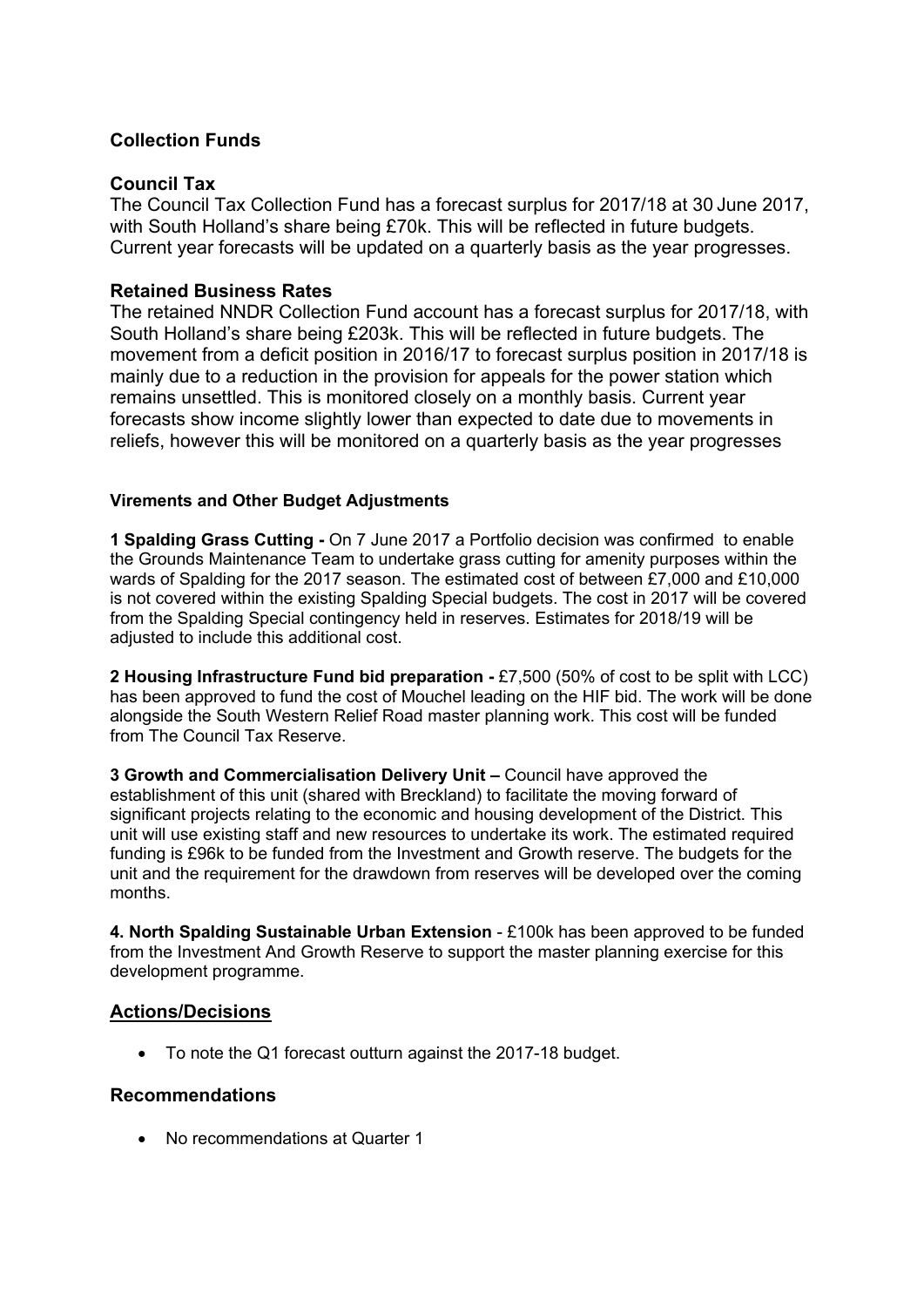## **Section 2 – Housing Revenue Account**

The revenue estimates for the HRA are subject to some significant changes due to the impact of the place review. For this reason an estimated outturn forecast has not been prepared for Q1. Revised revenue budgets for the HRA are being prepared and will be reviewed at the end of Q2. There are no significant issues to note at this stage.

#### **Actions/Decisions**

To note the forecast outturn position for the Housing Revenue Account will be updated at the end of Q2

#### **Recommendations**

There are no recommendations in Quarter One

## **Section 3 - Reserves**

### 3.1 General Fund Reserves

The table below shows the General Fund Reserves balances as at 1 April 2017, projected use of reserves and forecast balance for 31 March 2018. The balances within the table are funds that can be used to finance both revenue and capital expenditure. New project work on commercialisation and transformation will require additional work to be undertaken in Q2 to refine estimates for capital and revenue use in the rest of the year.

#### Table 3 General Fund Reserves

| <b>Reserve</b>           | <b>Balance</b><br>1 April 2017 | <b>Contrib'ns</b><br>in to<br><b>Reserve</b> | Use of a<br><b>Reserve</b> | <b>Estimated</b><br><b>Balance 31</b><br><b>March 2018</b> | <b>Comments</b>                                                                                                                                                    |
|--------------------------|--------------------------------|----------------------------------------------|----------------------------|------------------------------------------------------------|--------------------------------------------------------------------------------------------------------------------------------------------------------------------|
|                          | £000                           | £000                                         | £000                       | £000                                                       |                                                                                                                                                                    |
| Transformation           | 809                            |                                              | (273)                      | 536                                                        | Use of Reserve - To<br>fund expenditure<br>against approved<br>Transformation<br>projects.                                                                         |
| Investment<br>and Growth | 4,753                          | 1,099                                        | (1,596)                    | 4,256                                                      | <b>Contributions - New</b><br>Homes Bonus<br>Use relates to:<br>• Capital prog $-$<br>planned scheme<br>spend to be<br>confirmed.<br>Delivery Unit<br><b>NSSUE</b> |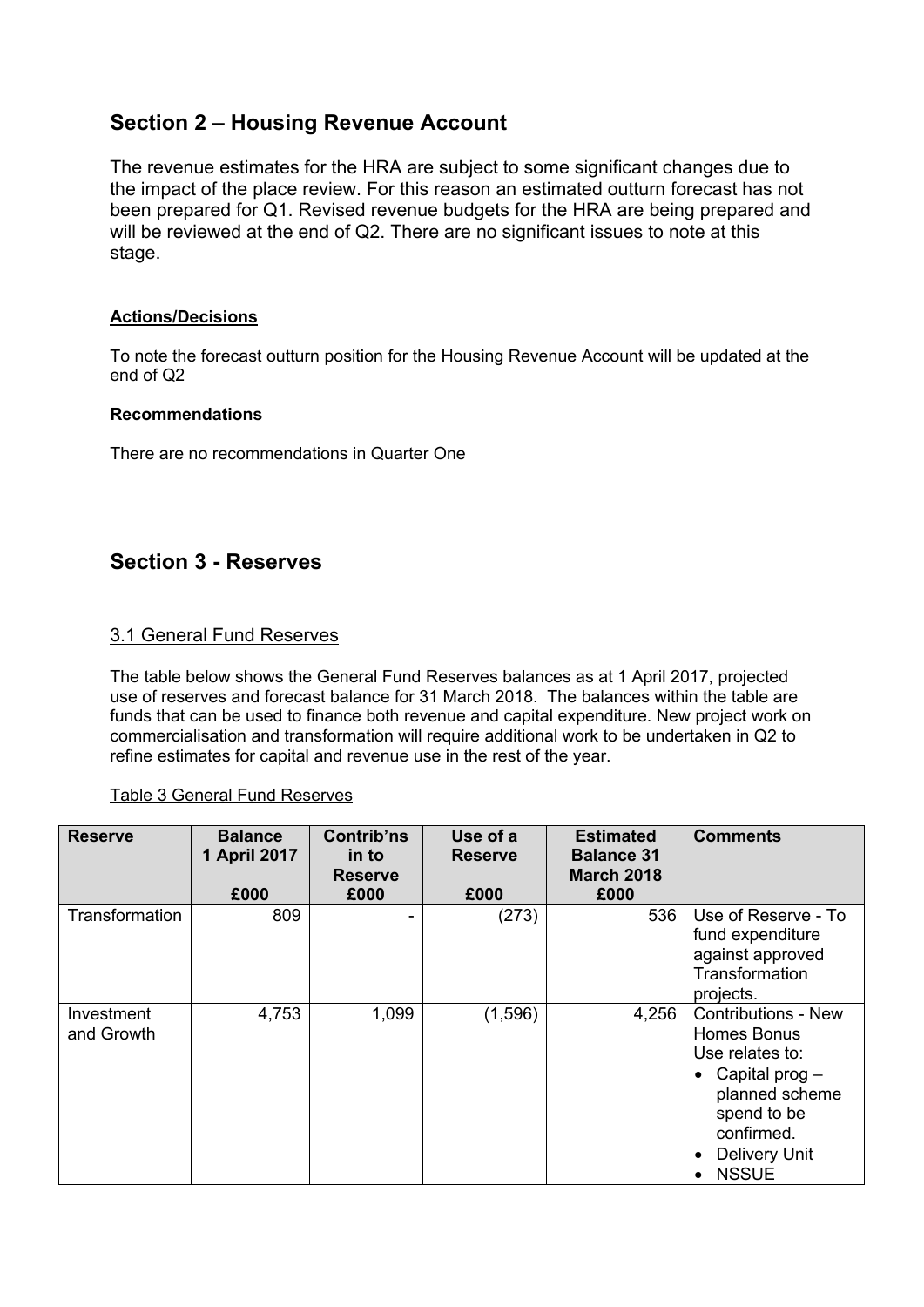| Earmarked<br>Grants                         | 254    | $\overline{0}$ | 0        | 254   | New reserve<br>established to<br>receive Government<br>grants allocated for<br>specific activity (HCA<br><b>Capacity Funding</b><br>and Planning<br>initiatives). No current<br>budgeted planned<br>use |
|---------------------------------------------|--------|----------------|----------|-------|---------------------------------------------------------------------------------------------------------------------------------------------------------------------------------------------------------|
| <b>Council Tax</b>                          | 2,082  | 0              | (398)    | 1,684 | Expenditure on Local<br>Development Plan,<br>HIF bid, Spalding<br>grass cutting and<br>current planned use<br>of £325k to achieve a<br>balanced budget.                                                 |
| Insurance                                   | 220    | ٠              | -        | 220   | No required use or<br>contributions                                                                                                                                                                     |
| Replacement<br>&<br>Refurbishment           | 225    | 136            | (162)    | 199   | Contributions - base<br>budget annual<br>contribution (£136k)<br><b>Estimated Use -</b><br>£162k to support<br>spend plan in<br>services                                                                |
| <b>Total Specific</b><br><b>GF Reserves</b> | 8,343  | 1,235          | (2, 429) | 7,149 |                                                                                                                                                                                                         |
| General<br>Reserve                          | 2,064  |                |          | 2,064 |                                                                                                                                                                                                         |
| <b>Total</b><br><b>Reserves</b>             | 10,407 | 1,235          | (2, 439) | 9,213 |                                                                                                                                                                                                         |

There are a number of Development projects which are in progress and, subject to Council approval, will require drawdown from the Investment and Growth Reserve for both capital and revenue expenditure. The use of reserves in the current and future years will be updated once further details and timing of spend have been confirmed.

## 3.2 HRA Reserves

The values in Table 4 below are based on the confirmed balances at 1 April 2017 and the estimated movements for 2017/18. The HRA's capital programme (see section 4 below) and revenue budgets are subject to review and as such the forecast outturn values below are likely to change over the course of the year.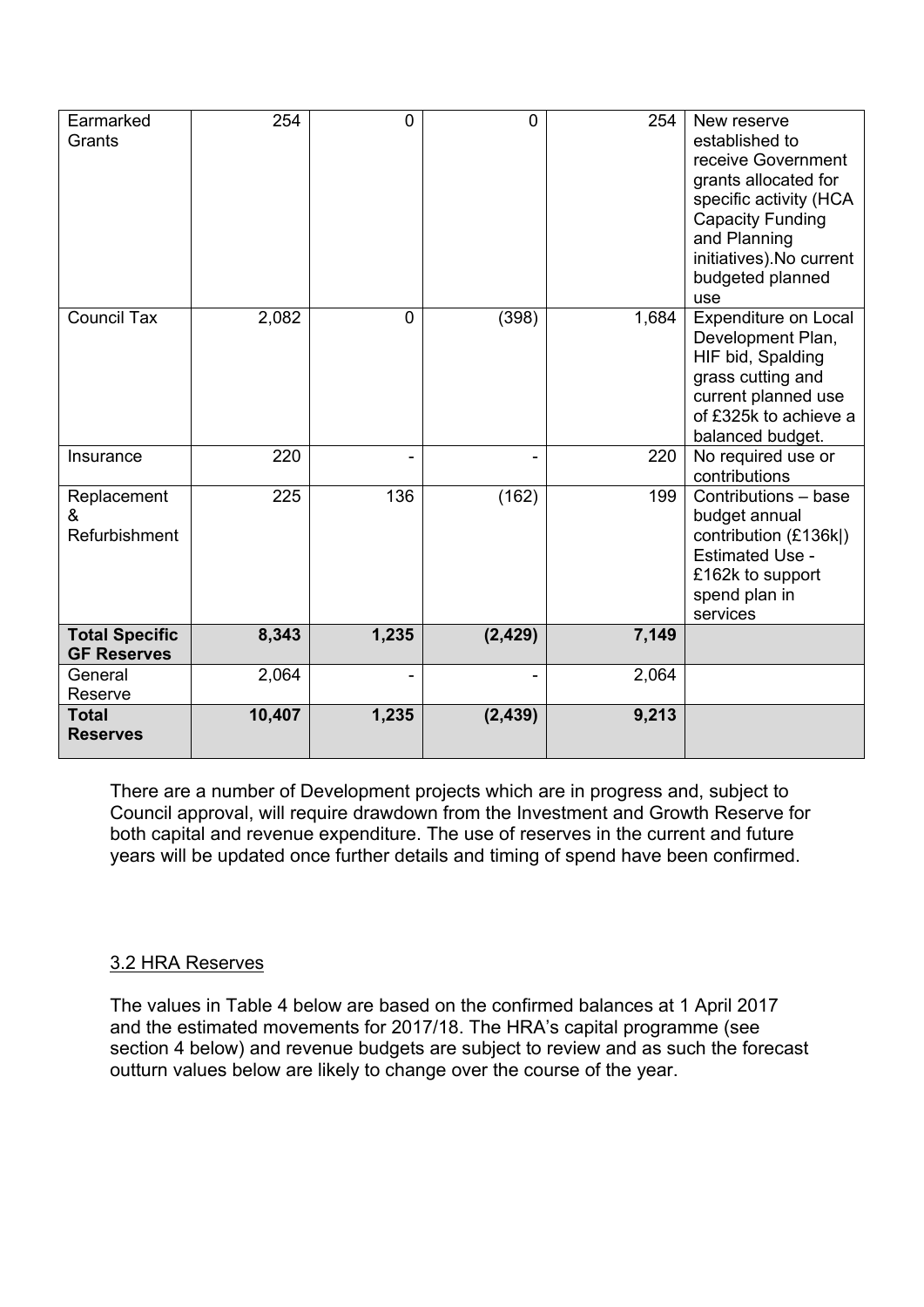#### Table 4 HRA Reserves

| <b>Reserve</b>              | <b>Balance</b><br>1 April 2017<br>£000 | <b>Contrib'ns</b><br>into<br><b>Reserve</b><br>£000 | Use of a<br><b>Reserve</b><br>£000 | <b>Estimated</b><br><b>Balance 31</b><br><b>March 2018</b><br>£000 |
|-----------------------------|----------------------------------------|-----------------------------------------------------|------------------------------------|--------------------------------------------------------------------|
| Cumulative                  | 8,968                                  | 198                                                 |                                    | 9,166                                                              |
| Working balance             |                                        |                                                     |                                    |                                                                    |
| as at 31.3.17               |                                        |                                                     |                                    |                                                                    |
| Budget 2017-18              |                                        |                                                     |                                    |                                                                    |
| <b>Insurance Reserve</b>    | 200                                    | ი                                                   | 0                                  | 200                                                                |
| <b>Major Repairs</b>        | 6,696                                  | 6,307                                               | (3,796)                            | 9,207                                                              |
| Reserve                     |                                        |                                                     |                                    |                                                                    |
| <b>Total Forecast</b>       | 15,864                                 | 6,505                                               | (3,796)                            | 18,573                                                             |
| Reserves as at<br>31.3.2018 |                                        |                                                     |                                    |                                                                    |

## **Actions/Decisions**

 To note the forecast position for earmarked reserves and receive a revised position at the end of Q2

### **Recommendations**

• There are no recommendations at Quarter 1

## **Section 3 – Capital Budget**

This section reports on:

- Quarter One Forecast against 2017-18 approved capital programme
- Risks, issues and key messages

### **Table 5 – Quarter 1 expenditure against 2016-17 approved capital programme**

### **General Fund**

| Project                               | <b>Revised 17-18</b><br><b>Estimate</b> | <b>Forecast</b><br><b>Outturn</b> | <b>Forecast</b><br>(Under)/overspend |
|---------------------------------------|-----------------------------------------|-----------------------------------|--------------------------------------|
|                                       |                                         |                                   |                                      |
| <b>Disabled Facilities Grants</b>     | 585,287                                 | 325,000                           | (260, 287)                           |
| Decent Homes Unfit And Disrepair      | 75,000                                  | 75,000                            |                                      |
| <b>Welland Homes</b>                  | 1,006,183                               | 1,006,183                         |                                      |
| <b>Travellers Sites</b>               | 201,445                                 | 201,445                           |                                      |
| <b>ICT Infrastructure</b>             | 336,000                                 | 336,000                           |                                      |
| <b>Council Chamber Conference Mic</b> | 27,900                                  | 27,900                            |                                      |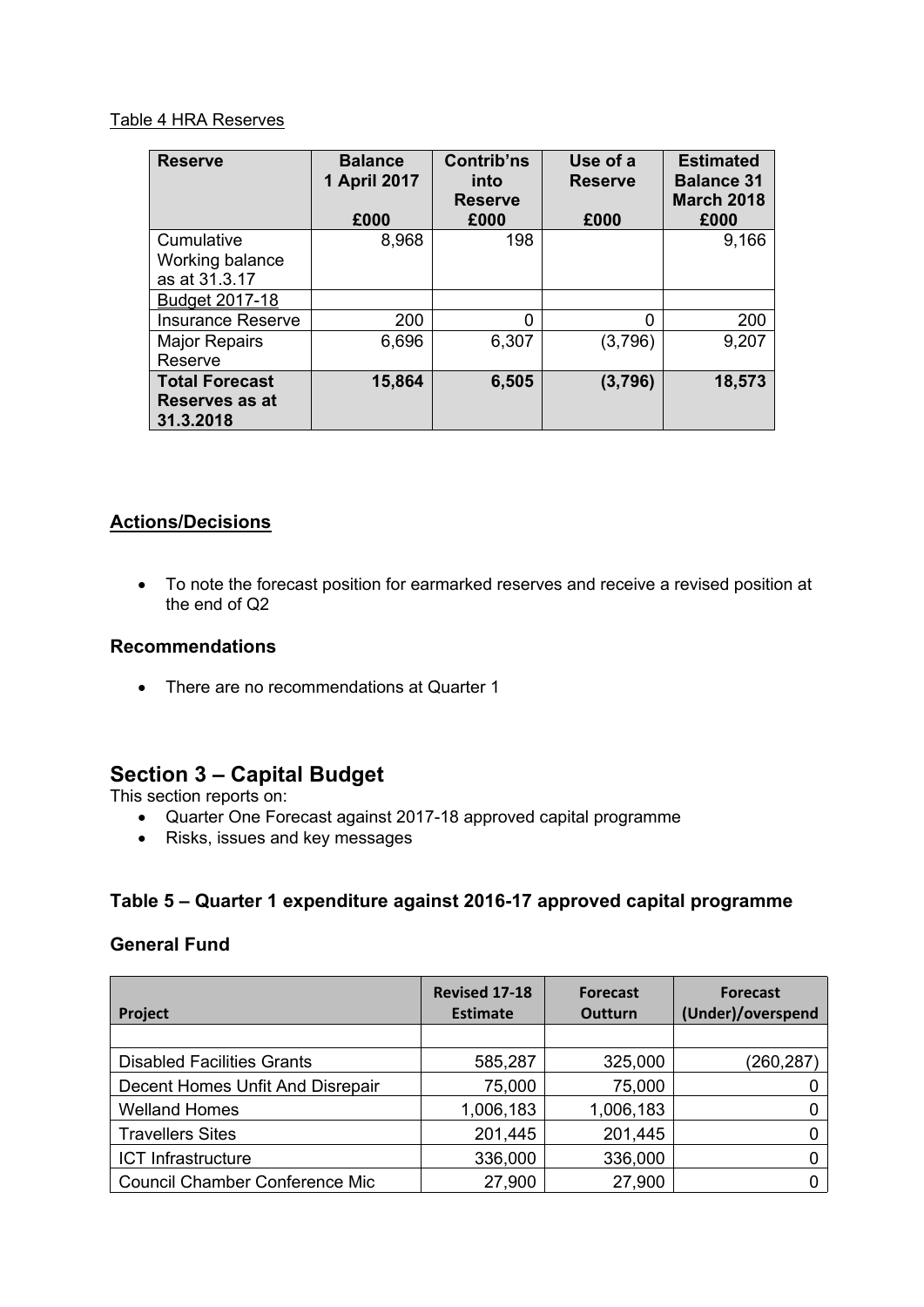| Project                              | <b>Revised 17-18</b><br><b>Estimate</b> | <b>Forecast</b><br><b>Outturn</b> | <b>Forecast</b><br>(Under)/overspend |
|--------------------------------------|-----------------------------------------|-----------------------------------|--------------------------------------|
| System                               |                                         |                                   |                                      |
| <b>Digital Vision</b>                | 182,000                                 | 0                                 | (182,000)                            |
| <b>Warden Tree Industrial Estate</b> | 47,000                                  | 47,000                            | 0                                    |
| <b>Fleet Road Industrial Estate</b>  | 55,000                                  | 55,000                            | 0                                    |
| Railway lane Industrial Estate       | 65,000                                  | 65,000                            | 0                                    |
| <b>Priory Road</b>                   | 350,000                                 | 350,000                           | 0                                    |
| <b>Sub Total of Approved Schemes</b> | 2,930,815                               | 2,488,528                         | (442,287)                            |
| <b>Schemes Subject to Approval</b>   |                                         |                                   |                                      |
| <b>Grounds Maintenance Equipment</b> | 50,000                                  | 50,000                            | 0                                    |
| <b>Digital Vision</b>                | 329,000                                 | 0                                 | (329,000)                            |
| Growth Fund                          | 1,000,000                               | 1,000,000                         | 0                                    |
|                                      |                                         |                                   |                                      |
| <b>Total General Fund Capital</b>    |                                         |                                   |                                      |
| <b>Programme</b>                     | 4,309,815                               | 3,538,528                         | (771,287)                            |
|                                      |                                         |                                   |                                      |
| <b>Financed By:</b>                  |                                         |                                   |                                      |
| <b>Capital Receipts</b>              | 1,041,900                               | 580,900                           | (511,000)                            |
| Borrowing                            | 1,006,183                               | 1,006,183                         |                                      |
| <b>Grants and Contributions</b>      | 861,732                                 | 601,445                           | (260, 287)                           |
| <b>Direct Revenue Funding</b>        | 1,400,000                               | 1,350,000                         | 0                                    |
|                                      | 4,309,815                               | 3,538,528                         | (771, 287)                           |

## **HRA**

| <b>Project</b>                                                             | <b>Revised</b><br>$17 - 18$<br><b>Estimate</b> | <b>Forecast</b><br><b>Outturn</b> | <b>Forecast</b><br>(Under)/overspen |
|----------------------------------------------------------------------------|------------------------------------------------|-----------------------------------|-------------------------------------|
|                                                                            |                                                |                                   |                                     |
| <b>Central Heating Upgrade</b>                                             | 1,317,000                                      | 1,200,000                         | (117,000)                           |
| Kitchen / Bathroom                                                         | 1,454,000                                      | 1,200,000                         | (254,000)                           |
| <b>Electrical Upgrade</b>                                                  | 107,000                                        | 100,000                           | (7,000)                             |
| Renewable Energy and Energy<br>Efficiency<br><b>Decent Homes Component</b> | 125,000                                        | 100,000                           | (25,000)                            |
| Replacements                                                               | 211,000                                        | 0                                 | (211,000)                           |
| Re-Roofing                                                                 | 701,016                                        | 600,000                           | (101,016)                           |
| Fees                                                                       | 219,000                                        | 0                                 | (219,000)                           |
| <b>Decent Homes</b>                                                        | 4,134,016                                      | 3,200,000                         | (934, 016)                          |
|                                                                            |                                                |                                   |                                     |
| Sewage Treatment plant                                                     | 65,000                                         | 65,000                            | O                                   |
| The Square                                                                 | 63,000                                         | 63,000                            | 0                                   |
| <b>Major Area schemes</b>                                                  | 128,000                                        | 128,000                           | 0                                   |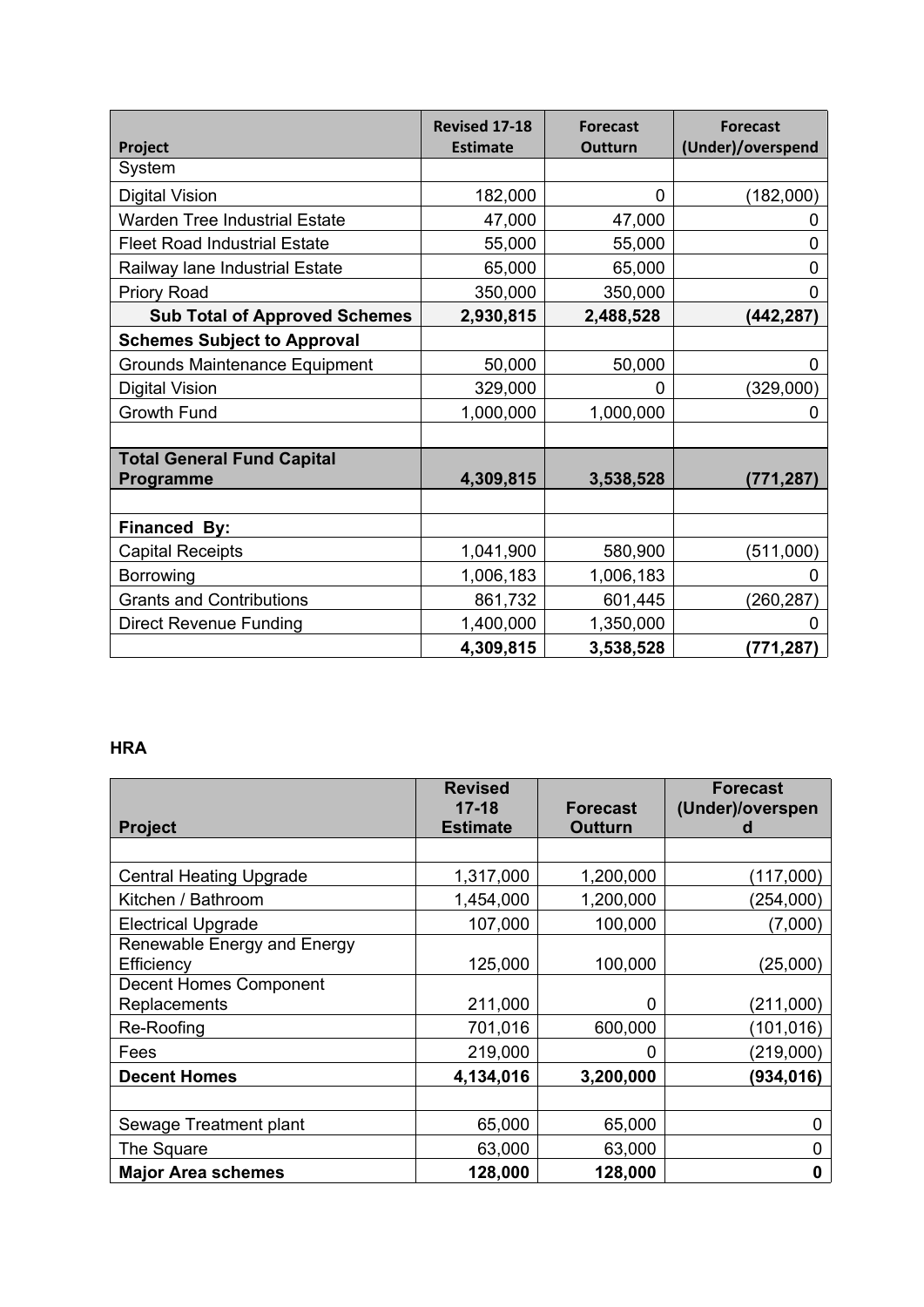|                                      | <b>Revised</b><br>$17 - 18$ | <b>Forecast</b> | <b>Forecast</b><br>(Under)/overspen |
|--------------------------------------|-----------------------------|-----------------|-------------------------------------|
| <b>Project</b>                       | <b>Estimate</b>             | <b>Outturn</b>  | d                                   |
|                                      |                             |                 |                                     |
| <b>ICT Infrastructure</b>            | 184,000                     | 184,000         | 0                                   |
| <b>IT / System</b>                   | 184,000                     | 184,000         | 0                                   |
|                                      |                             |                 |                                     |
| <b>Major Adaptations</b>             | 400,000                     | 200,000         | (200, 000)                          |
| <b>Aids &amp; Adaptations</b>        | 400,000                     | 200,000         | (200, 000)                          |
|                                      |                             |                 |                                     |
| New Build - Weston Development       | 1,145,000                   | 50,000          | (1,095,000)                         |
| Buy Back - Shared Ownership          | 165,000                     | 70,000          | (95,000)                            |
| <b>Affordable Housing</b>            | 1,310,000                   | 120,000         | (1, 190, 000)                       |
| <b>Sub Total of Approved Schemes</b> | 6,156,016                   | 3,832,000       | (2,324,016)                         |
|                                      |                             |                 |                                     |
| <b>Schemes Subject to Approval</b>   |                             |                 |                                     |
| <b>Affordable Housing</b>            | 3,850,505                   | 0               | (3,850,505)                         |
|                                      |                             |                 |                                     |
| <b>Total - HRA</b>                   | 10,006,521                  | 3,832,000       | (6, 174, 521)                       |
|                                      |                             |                 |                                     |
|                                      |                             |                 |                                     |
| <b>Financed By:</b>                  |                             |                 |                                     |
| <b>Capital Receipts</b>              | 1,161,452                   | 36,000          | (1, 125, 452)                       |
| <b>Direct Revenue Funding</b>        | 3,977,000                   | 0               | (3,977,000)                         |
| <b>Major Repairs Reserve</b>         | 4,868,069                   | 3,796,000       | (1,072,069)                         |
|                                      | 10,006,521                  | 3,832,000       | (6, 174, 521)                       |

## **Table 6-Summary of variances**

| <b>TABLE 6 CAPITAL VARIANCES AND BUDGET CARRY OVER REQUIREMENTS</b> |                                |                                                                                |  |  |
|---------------------------------------------------------------------|--------------------------------|--------------------------------------------------------------------------------|--|--|
| <b>Project/Scheme</b>                                               | Over/<br>(under)<br>spend<br>£ | <b>Explanation/Comments</b>                                                    |  |  |
| <b>General Fund</b>                                                 |                                |                                                                                |  |  |
| <b>ICT</b>                                                          | (511,000)                      | Digital Vision schemes on hold<br>awaiting further detail from<br>Project lead |  |  |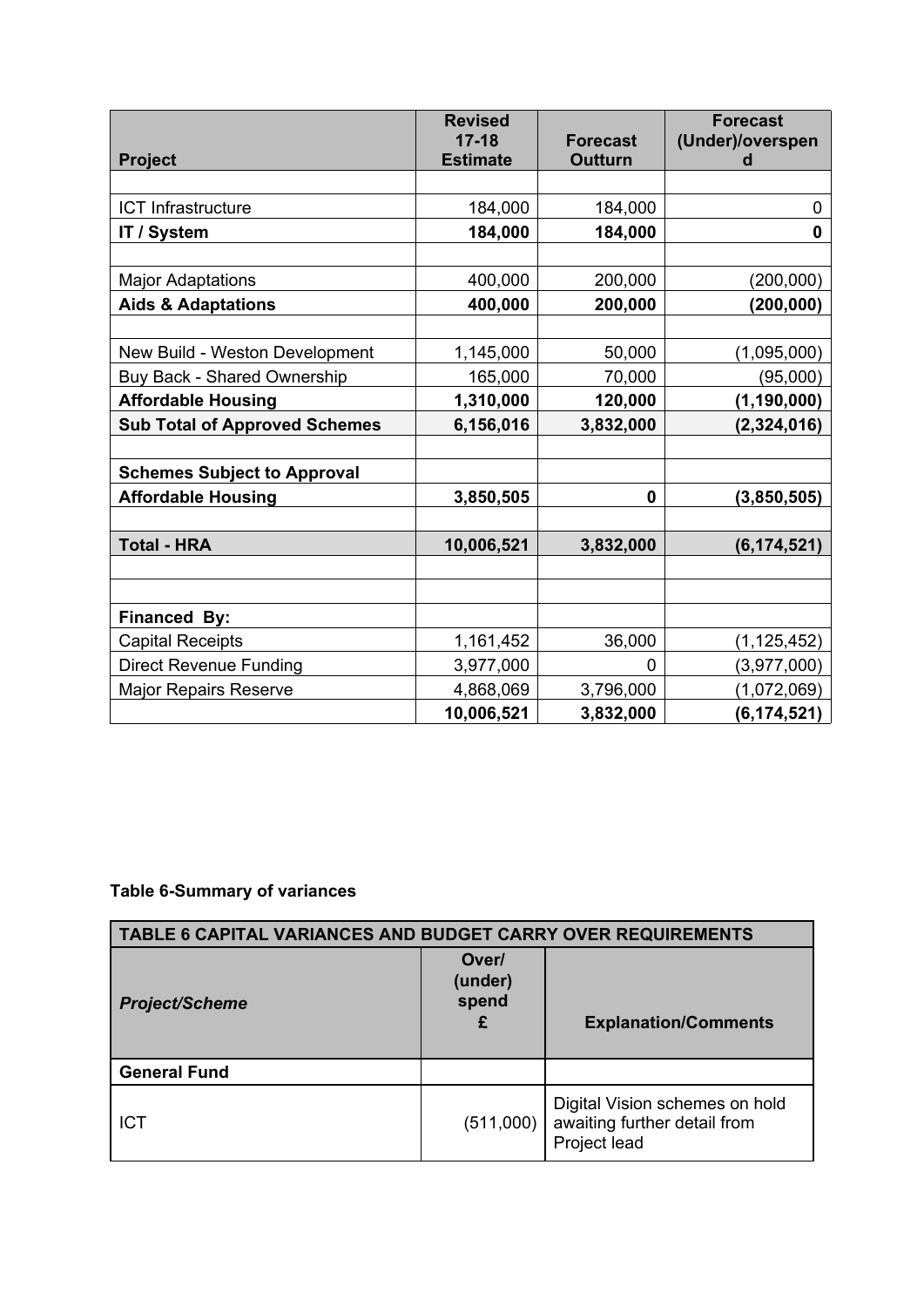| TABLE 6 CAPITAL VARIANCES AND BUDGET CARRY OVER REQUIREMENTS |                                |                                                                                                                                                                                                                                                                                                                                                                                                                                                                          |  |  |
|--------------------------------------------------------------|--------------------------------|--------------------------------------------------------------------------------------------------------------------------------------------------------------------------------------------------------------------------------------------------------------------------------------------------------------------------------------------------------------------------------------------------------------------------------------------------------------------------|--|--|
| <b>Project/Scheme</b>                                        | Over/<br>(under)<br>spend<br>£ | <b>Explanation/Comments</b>                                                                                                                                                                                                                                                                                                                                                                                                                                              |  |  |
| <b>DFG</b>                                                   | (260, 287)                     | Spend assumed at original<br>estimate for 17-18. Additional<br>funding received from<br>LCC.Service to confirm revised<br>likely spend for the year.                                                                                                                                                                                                                                                                                                                     |  |  |
| <b>Total General Fund Programme</b>                          | (771, 287)                     |                                                                                                                                                                                                                                                                                                                                                                                                                                                                          |  |  |
| <b>Housing Revenue Account</b>                               |                                |                                                                                                                                                                                                                                                                                                                                                                                                                                                                          |  |  |
| <b>Decent Homes</b>                                          | (934, 016)                     | A detailed analysis of the<br>variations against the Decent<br>Homes Budget is set out in the<br>table above.<br>A review of the overall HRA<br>Business Plan is currently being<br>carried out and this will include a<br>revised Asset Management<br>Strategy.<br>Immediate short term priorities<br>have been reviewed and<br>appropriate contracts and<br>programmes are in place.<br>The underspend in the current<br>year will be carried forward into<br>2018/19. |  |  |
| Aids and Adaptations                                         | (200,000)                      |                                                                                                                                                                                                                                                                                                                                                                                                                                                                          |  |  |
| <b>Affordable Housing</b>                                    |                                |                                                                                                                                                                                                                                                                                                                                                                                                                                                                          |  |  |
| <b>New Build</b>                                             | (4,945,505)                    | The HRA Affordable Housing<br>programme is being reviewed as<br>part of the overall HRA Business<br>plan update.                                                                                                                                                                                                                                                                                                                                                         |  |  |
| <b>Buy Back Shared Ownership</b>                             | (95,000)                       | Purchased 23 Farrow Avenue.<br>Currently anticipate no further<br>buy backs                                                                                                                                                                                                                                                                                                                                                                                              |  |  |
| <b>Total HRA Programme</b>                                   | (6, 174, 521)                  |                                                                                                                                                                                                                                                                                                                                                                                                                                                                          |  |  |

The original Capital Programme was approved at Council in February 2017. Further amendments have been made to deliver a revised budget which reflects previous year scheme underspends and changes to approved schemes. Further notes on individual schemes are provided below. The capital programme for both the HRA and General Fund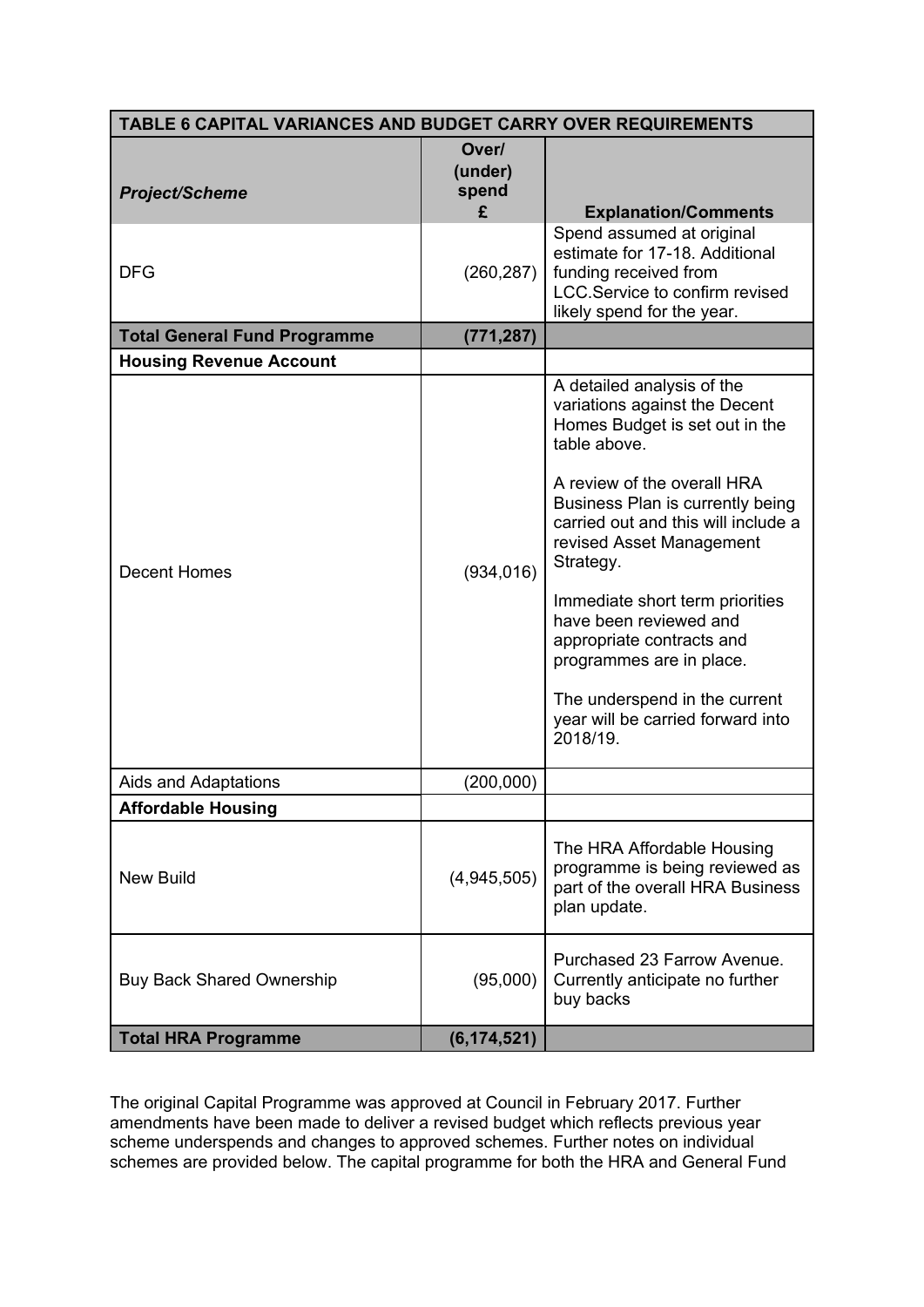will be reviewed during Q2 and further changes reported to members for approval at that stage.

- ICT infrastructure projects continuing to progress and the Digital Vision project lead is currently reviewing the scope of the scheme.
- Microphones in the member's chamber have been purchased. Audio Visual upgrades including enhance projection equipment will be completed in the near future as a result of the Priory Road Capital programme status being confirmed.
- Two permanent travellers' sites have now been delivered one at Holbeach and, last year, a second at Drain Bank, Spalding. The Spalding site is now complete and ownership has been transferred to the travellers. We have, as a consequence, taken ownership of their former site in Gosberton.The remaining budget is required to deliver a third element, that of a temporary stop-over site. This site originally selected was at Sutton Bridge. The latest gypsy and traveller survey does not suggest the demand identified in 2006 for temporary stop-over accommodation is still there. The service are re-assessing the situation and it is more likely that we will now consider providing alternative stop-over accommodation which we can quickly put in place should the need arise. This will need to be a Member decision in due course.
- Disabled facilities grants are an ongoing statutory, mandatory service. This is demand lead and is funded by the Better Care Fund administered by Lincolnshire County Council. The council has received additional funding, however, based on current levels of demand the service is likely to only spend up to the original budgeted level. Discussions are still ongoing with LCC about the potential wider and alternative use of the DFG funding made available and arrangements for any underspent grant across the County.

#### **HRA Capital Schemes**

• The HRA Affordable Housing programme is being reviewed as part of an overall HRA Business Plan.

#### **Actions/Decisions**

#### **To note the 2017-18 forecast capital programme outturn**

#### **Recommendations**

There are no recommendations as at Quarter 1.

## **Section 4 – Treasury**

This section reports on:

- Security, Liquidity and Yield of Investment portfolio
- Current Debt Position
- Risks, issues and key messages

#### **Security**

The Council has not adopted any formal benchmarks for the management of risk as Officers believe that decisions on counterparties and maximum investment levels are adequate to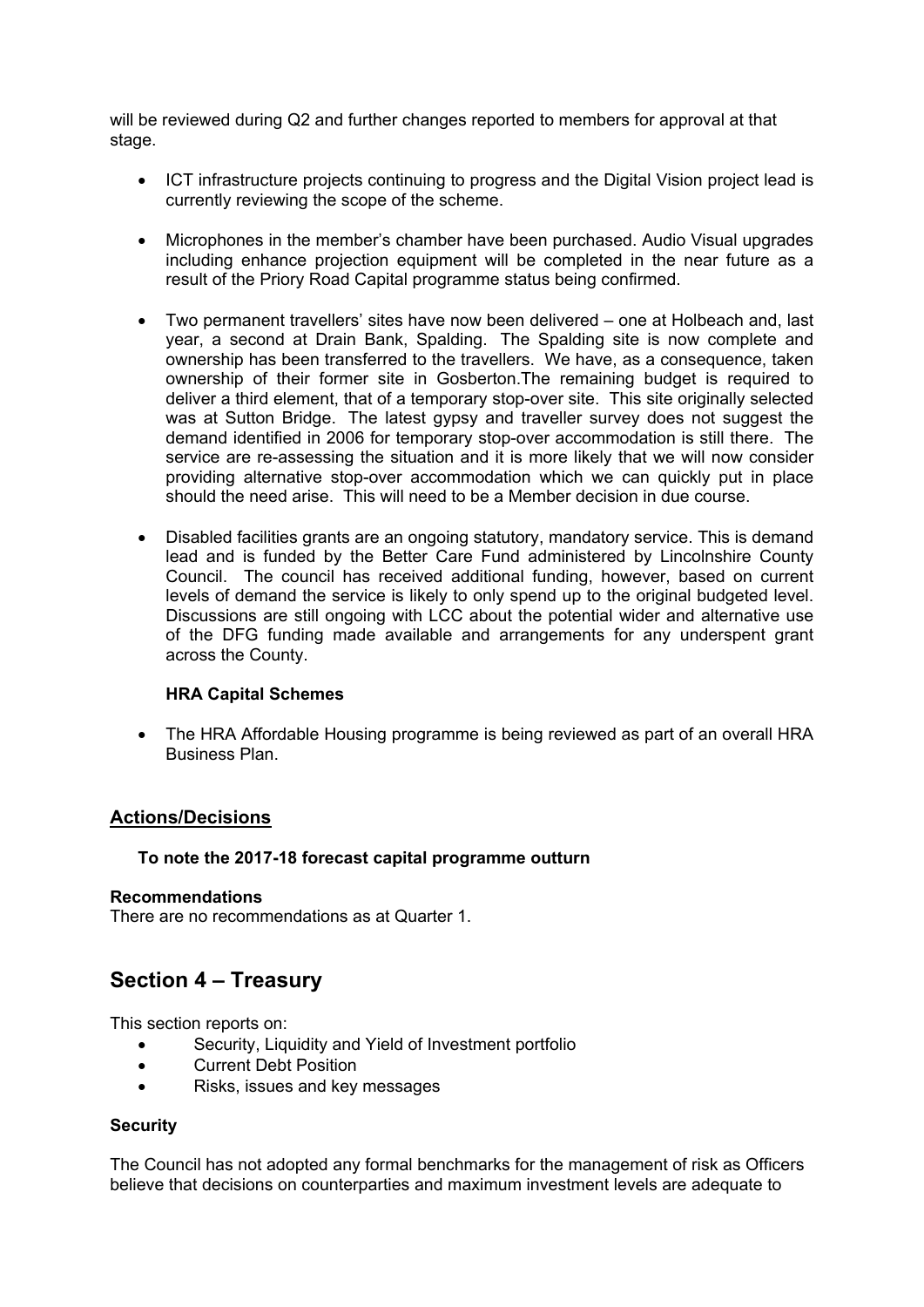monitor the current and trend positions and amend the operational strategy to manage risk as conditions change. The Council uses the creditworthiness service provided by Capita Asset Services which provides a maximum duration for investments depending on the colour rating calculated for each financial institution.

All investments held by the Council were within the recommended maximum duration at the time the investment was made. Qatar National Bank has had the maximum investment duration reduced to 100 days from 12 months so any future investments with Qatar will not exceed 100 days unless the maximum duration changes.



The chart below shows how the Council's funds are spread between differing counterparties.

## **Liquidity**

### **Cash**

The Council's average level of deposits during Quarter 1 was £38m. As at 30 June the Council had £11.4m instant access cash available to meet cash flow requirements. The table below shows the amounts held in relation to the remaining period to maturity.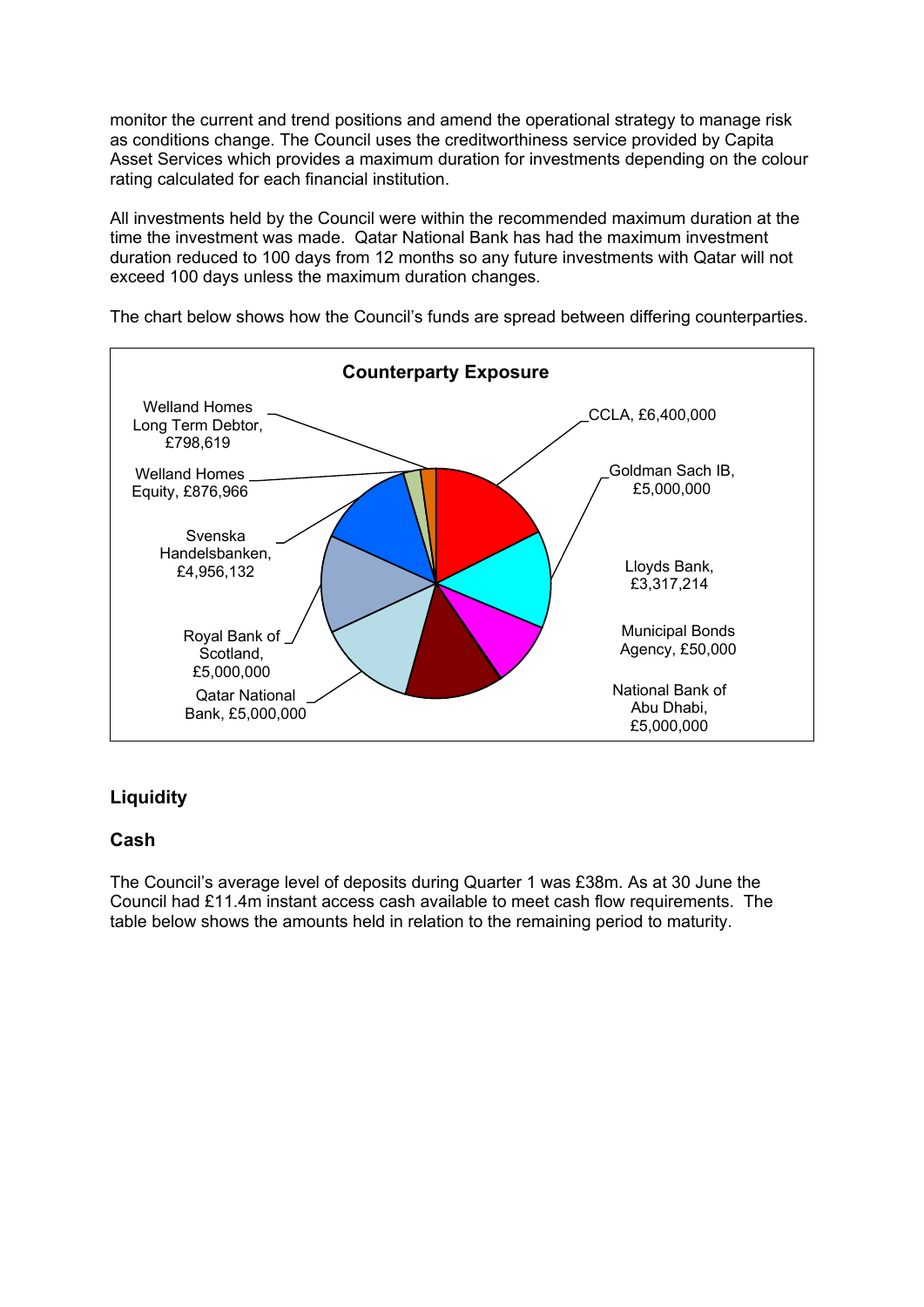

### **Yield**

Actual Interest achieved to 30/6/17 £ 52,135 Forecast Outturn for 2017/18 £170,000 Target yield (Average 3 month LIBID) 0.190% Actual Yield achieved to 30/6/17 0.549% Actual Yield outturn for 2016/17 0.554% Actual Yield as at Q1 2016/17 0.766%

Budgeted Interest 2017/18 £149,900 (£87.9k General Fund and £62k HRA.)

## **External Borrowing**

The Council borrowed £67.456m from the PWLB on 28th March 2012 to meet its obligations under the Housing Revenue Finance Reforms. This was borrowed for a period of 50 years on a maturity basis at a rate of 3.48%. No new borrowing has been undertaken during the financial year.

### **Interest Rates**

The bank rate continues to be at record low levels of 0.25% and therefore money market rates available to the Council remain low. The Monetary Policy Committee voted 5-3 to leave rates at 0.25% at its last meeting in June and expectations of an increase in the rate in August have reduced following the reduction in the inflation rate in July.

### **Counterparty Risk**

The Council has £5m invested in Qatar National Bank who had their credit rating reduced in May and June 2017 by the three main credit rating agencies. The maximum duration for new investments has now been reduced from 12 months to 100 days for new investments by our external treasury advisors. This situation is being monitored on an ongoing basis.